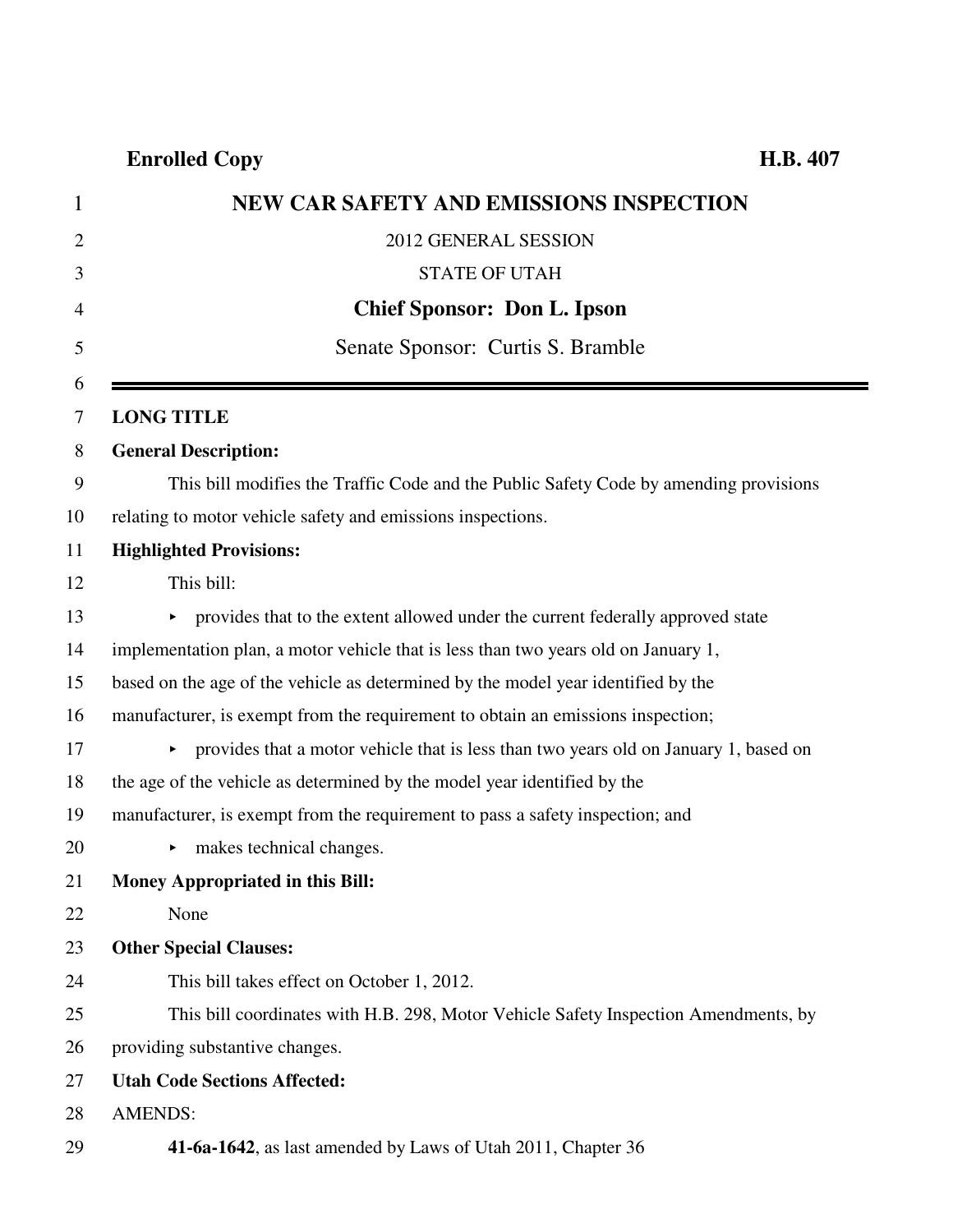# **H.B. 407 Enrolled Copy**

| 53-8-205, as last amended by Laws of Utah 2009, Chapters 155 and 311                             |
|--------------------------------------------------------------------------------------------------|
| <b>Utah Code Sections Affected by Coordination Clause:</b>                                       |
| 53-8-205, as last amended by Laws of Utah 2009, Chapters 155 and 311                             |
| Be it enacted by the Legislature of the state of Utah:                                           |
| Section 1. Section 41-6a-1642 is amended to read:                                                |
| 41-6a-1642. Emissions inspection -- County program.                                              |
| (1) The legislative body of each county required under federal law to utilize a motor            |
| vehicle emissions inspection and maintenance program or in which an emissions inspection         |
| and maintenance program is necessary to attain or maintain any national ambient air quality      |
| standard shall require:                                                                          |
| (a) a certificate of emissions inspection, a waiver, or other evidence the motor vehicle         |
| is exempt from emissions inspection and maintenance program requirements be presented:           |
| (i) as a condition of registration or renewal of registration; and                               |
| (ii) at other times as the county legislative body may require to enforce inspection             |
| requirements for individual motor vehicles, except that the county legislative body may not      |
| routinely require a certificate of emission inspection, or waiver of the certificate, more often |
| than required under Subsection (6); and                                                          |
| (b) compliance with this section for a motor vehicle registered or principally operated          |
| in the county and owned by or being used by a department, division, instrumentality, agency, or  |
| employee of:                                                                                     |
| (i) the federal government;                                                                      |
| (ii) the state and any of its agencies; or                                                       |
| (iii) a political subdivision of the state, including school districts.                          |
| $(2)$ (a) The legislative body of a county identified in Subsection $(1)$ , in consultation      |
| with the Air Quality Board created under Section 19-1-106, shall make regulations or             |
| ordinances regarding:                                                                            |
| (i) emissions standards;                                                                         |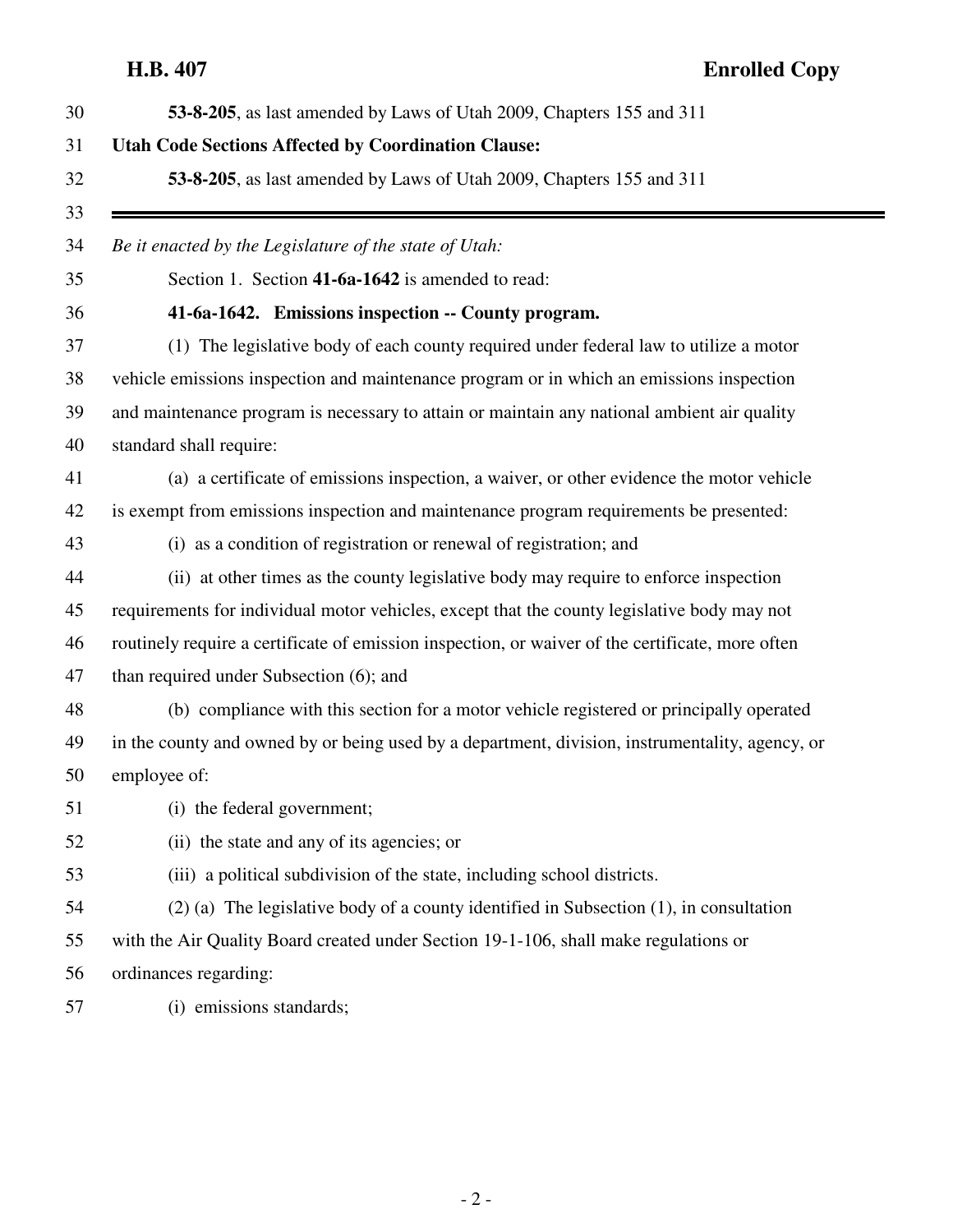| 58 | (ii) test procedures;                                                                              |
|----|----------------------------------------------------------------------------------------------------|
| 59 | (iii) inspections stations;                                                                        |
| 60 | (iv) repair requirements and dollar limits for correction of deficiencies; and                     |
| 61 | (v) certificates of emissions inspections.                                                         |
| 62 | (b) The regulations or ordinances shall:                                                           |
| 63 | (i) be made to attain or maintain ambient air quality standards in the county, consistent          |
| 64 | with the state implementation plan and federal requirements;                                       |
| 65 | (ii) may allow for a phase-in of the program by geographical area; and                             |
| 66 | (iii) be compliant with the analyzer design and certification requirements contained in            |
| 67 | the state implementation plan prepared under Title 19, Chapter 2, Air Conservation Act.            |
| 68 | (c) The county legislative body and the Air Quality Board shall give preference to an              |
| 69 | inspection and maintenance program that is:                                                        |
| 70 | (i) decentralized, to the extent the decentralized program will attain and maintain                |
| 71 | ambient air quality standards and meet federal requirements;                                       |
| 72 | (ii) the most cost effective means to achieve and maintain the maximum benefit with                |
| 73 | regard to ambient air quality standards and to meet federal air quality requirements as related to |
| 74 | vehicle emissions; and                                                                             |
| 75 | (iii) providing a reasonable phase-out period for replacement of air pollution emission            |
| 76 | testing equipment made obsolete by the program.                                                    |
| 77 | (d) The provisions of Subsection $(2)(c)(iii)$ apply only to the extent the phase-out:             |
| 78 | (i) may be accomplished in accordance with applicable federal requirements; and                    |
| 79 | (ii) does not otherwise interfere with the attainment and maintenance of ambient air               |
| 80 | quality standards.                                                                                 |
| 81 | (3) The following vehicles are exempt from the provisions of this section:                         |
| 82 | (a) an implement of husbandry;                                                                     |
| 83 | (b) a motor vehicle that:                                                                          |
| 84 | (i) meets the definition of a farm truck under Section 41-1a-102; and                              |
| 85 | (ii) has a gross vehicle weight rating of 12,001 pounds or more;                                   |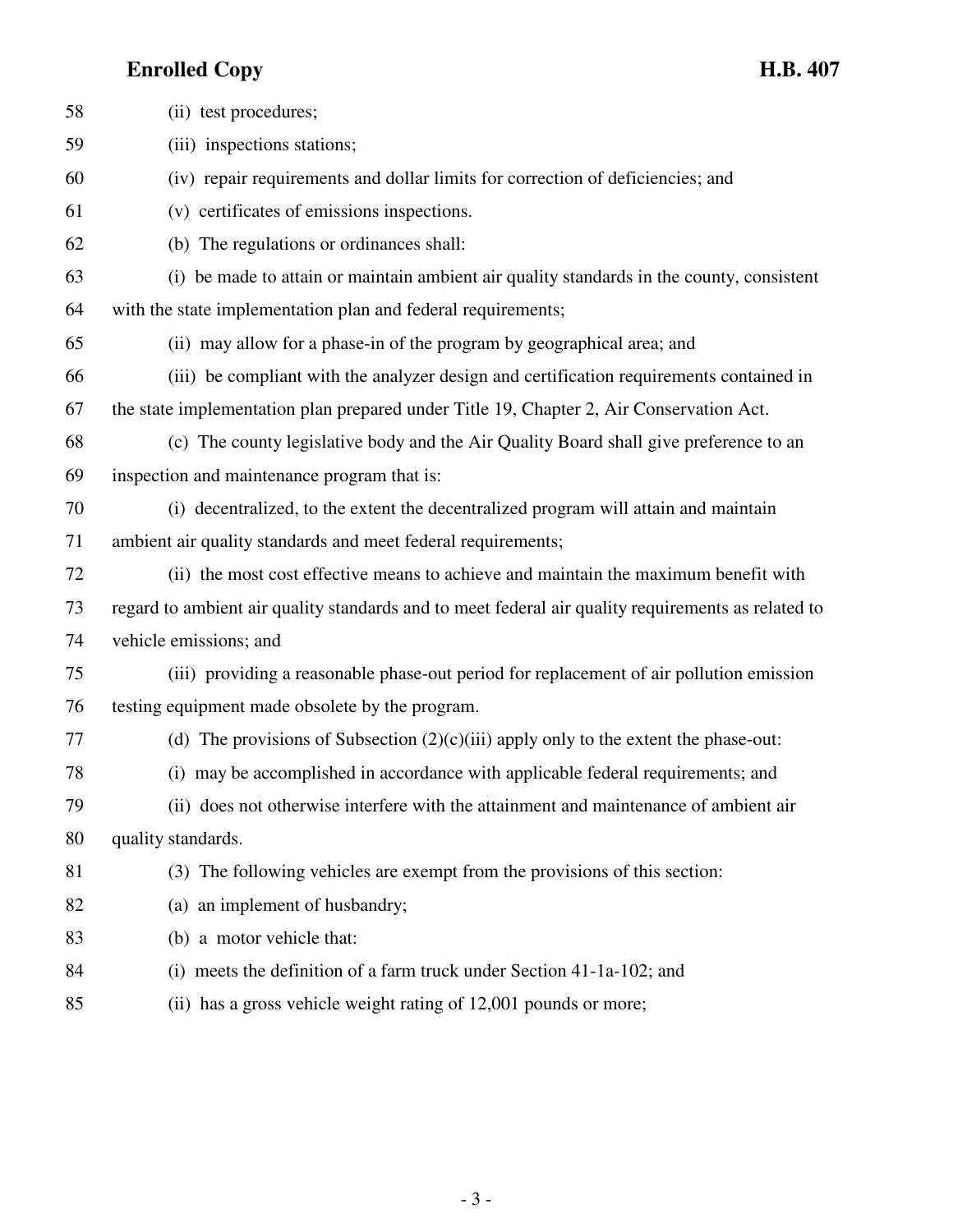## **H.B. 407 Enrolled Copy**

| 86  | (c) a vintage vehicle as defined in Section 41-21-1; $[\text{and}]$                              |
|-----|--------------------------------------------------------------------------------------------------|
| 87  | (d) a custom vehicle as defined in Section 41-6a-1507[-]; and                                    |
| 88  | (e) to the extent allowed under the current federally approved state implementation              |
| 89  | plan, in accordance with the federal Clean Air Act, 42 U.S.C. Sec. 7401, et seq., a motor        |
| 90  | vehicle that is less than two years old on January 1 based on the age of the vehicle as          |
| 91  | determined by the model year identified by the manufacturer.                                     |
| 92  | (4) (a) The legislative body of a county identified in Subsection (1) shall exempt a             |
| 93  | pickup truck, as defined in Section 41-1a-102, with a gross vehicle weight of 12,000 pounds or   |
| 94  | less from the emission inspection requirements of this section, if the registered owner of the   |
| 95  | pickup truck provides a signed statement to the legislative body stating the truck is used:      |
| 96  | (i) by the owner or operator of a farm located on property that qualifies as land in             |
| 97  | agricultural use under Sections 59-2-502 and 59-2-503; and                                       |
| 98  | (ii) exclusively for the following purposes in operating the farm:                               |
| 99  | (A) for the transportation of farm products, including livestock and its products,               |
| 100 | poultry and its products, floricultural and horticultural products; and                          |
| 101 | (B) in the transportation of farm supplies, including tile, fence, and every other thing or      |
| 102 | commodity used in agricultural, floricultural, horticultural, livestock, and poultry production  |
| 103 | and maintenance.                                                                                 |
| 104 | (b) The county shall provide to the registered owner who signs and submits a signed              |
| 105 | statement under this section a certificate of exemption from emission inspection requirements    |
| 106 | for purposes of registering the exempt vehicle.                                                  |
| 107 | $(5)$ (a) Subject to Subsection (5)(c), the legislative body of each county required under       |
| 108 | federal law to utilize a motor vehicle emissions inspection and maintenance program or in        |
| 109 | which an emissions inspection and maintenance program is necessary to attain or maintain any     |
| 110 | national ambient air quality standard may require each college or university located in a county |
| 111 | subject to this section to require its students and employees who park a motor vehicle not       |
| 112 | registered in a county subject to this section to provide proof of compliance with an emissions  |
| 113 | inspection accepted by the county legislative body if the motor vehicle is parked on the college |
|     |                                                                                                  |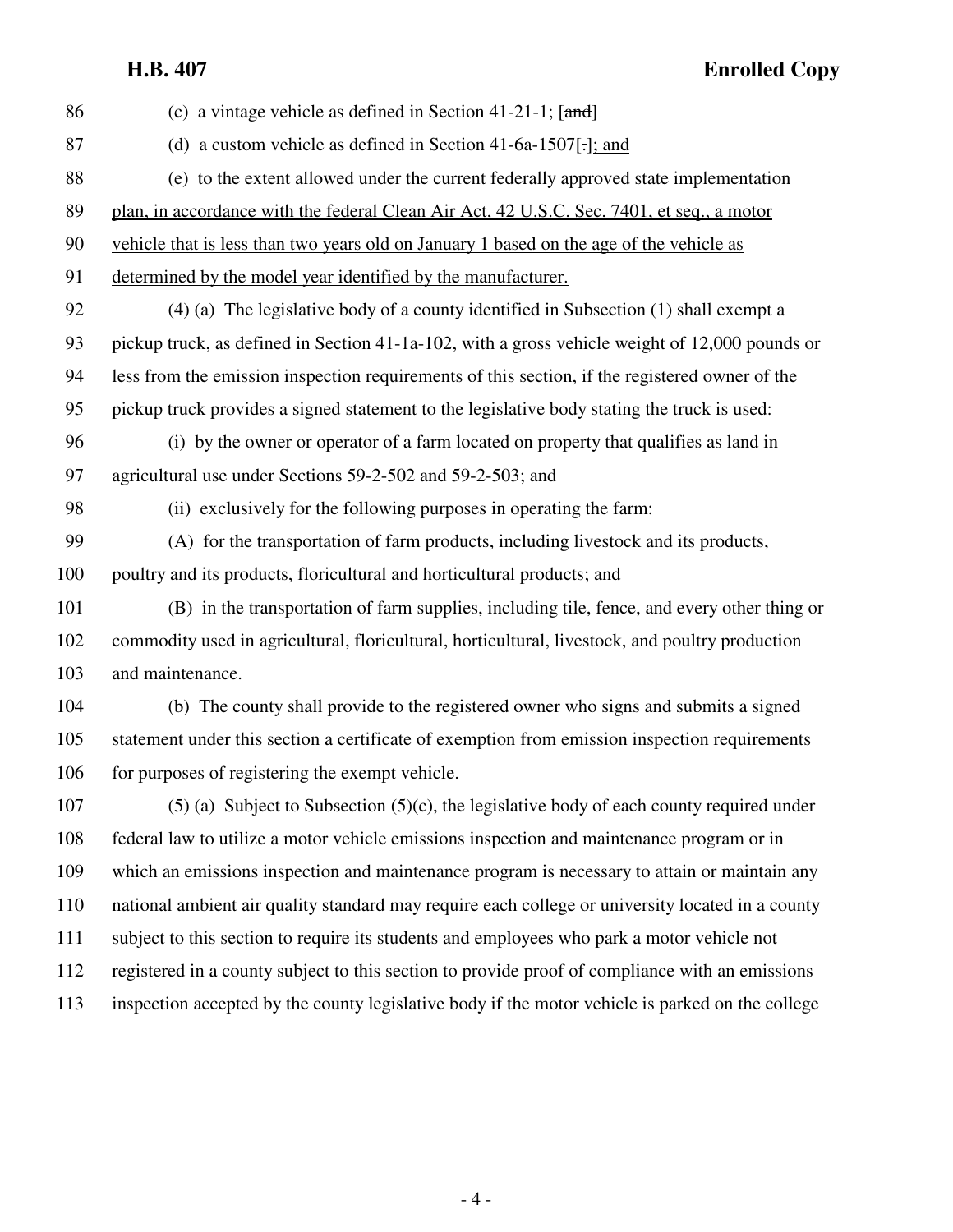114 or university campus or property. 115 (b) College or university parking areas that are metered or for which payment is 116 required per use are not subject to the requirements of this Subsection (5). 117 (c) The legislative body of a county shall make the reasons for implementing the 118 provisions of this Subsection (5) part of the record at the time that the county legislative body 119 takes its official action to implement the provisions of this Subsection (5). 120 (6) (a) An emissions inspection station shall issue a certificate of emissions inspection 121 for each motor vehicle that meets the inspection and maintenance program requirements 122 established in rules made under Subsection (2). 123 (b) The frequency of the emissions inspection shall be determined based on the age of 124 the vehicle as determined by model year and shall be required annually subject to the 125 provisions of Subsection  $(6)(c)$ . 126 (c) (i) To the extent allowed under the current federally approved state implementation 127 plan, in accordance with the federal Clean Air Act, 42 U.S.C. Sec. 7401 et seq., the legislative 128 body of a county identified in Subsection (1) shall only require the emissions inspection every 129 two years for each vehicle. 130 (ii) The provisions of Subsection  $(6)(c)(i)$  apply only to a vehicle that is less than six 131 years old on January 1. 132 (d) If an emissions inspection is only required every two years for a vehicle under 133 Subsection (6)(c), the inspection shall be required for the vehicle in: 134 (i) odd-numbered years for vehicles with odd-numbered model years; or 135 (ii) in even-numbered years for vehicles with even-numbered model years. 136 (7) The emissions inspection shall be required within the same time limit applicable to 137 a safety inspection under Section 41-1a-205. 138 (8) (a) A county identified in Subsection (1) shall collect information about and 139 monitor the program. 140 (b) A county identified in Subsection (1) shall supply this information to an appropriate 141 legislative committee, as designated by the Legislative Management Committee, at times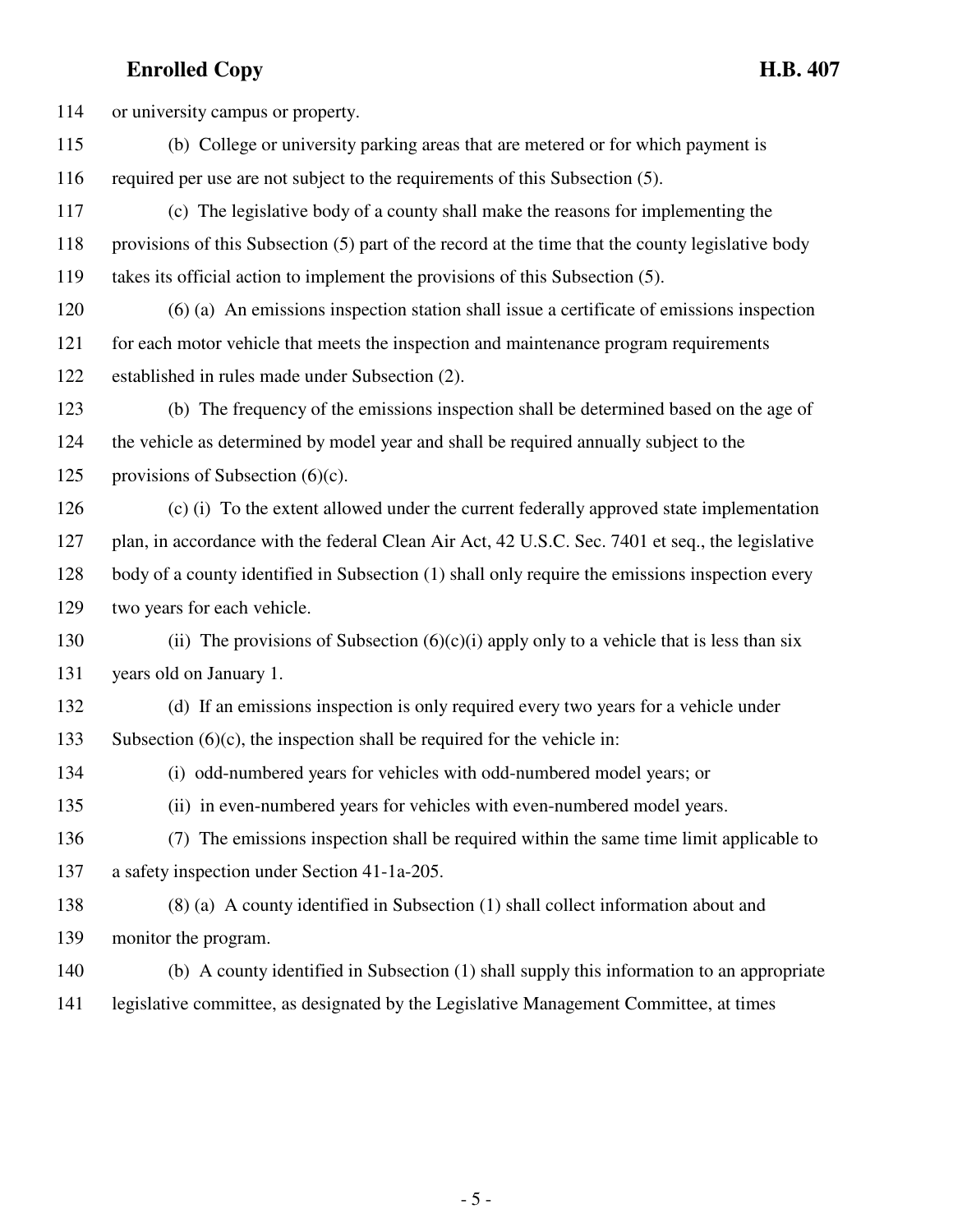| 142 | determined by the designated committee to identify program needs, including funding needs.         |
|-----|----------------------------------------------------------------------------------------------------|
| 143 | (9) If approved by the county legislative body, a county that had an established                   |
| 144 | emissions inspection fee as of January 1, 2002, may increase the established fee that an           |
| 145 | emissions inspection station may charge by \$2.50 for each year that is exempted from              |
| 146 | emissions inspections under Subsection $(6)(c)$ up to a \$7.50 increase.                           |
| 147 | $(10)$ (a) A county identified in Subsection $(1)$ may impose a local emissions                    |
| 148 | compliance fee on each motor vehicle registration within the county in accordance with the         |
| 149 | procedures and requirements of Section 41-1a-1223.                                                 |
| 150 | (b) A county that imposes a local emissions compliance fee shall use revenues                      |
| 151 | generated from the fee for the establishment and enforcement of an emissions inspection and        |
| 152 | maintenance program in accordance with the requirements of this section.                           |
| 153 | Section 2. Section 53-8-205 is amended to read:                                                    |
| 154 | 53-8-205. Safety inspection required -- Frequency of safety inspection -- Safety                   |
| 155 | inspection certificate required -- Out-of-state permits.                                           |
| 156 | $(1)$ (a) Except as provided in Subsection $(1)(b)$ , a person may not operate on a highway        |
| 157 | a motor vehicle required to be registered in this state unless the motor vehicle has passed a      |
| 158 | safety inspection.                                                                                 |
| 159 | (b) Subsection $(1)(a)$ does not apply to:                                                         |
| 160 | (i) a vehicle that is exempt from registration under Section 41-1a-205;                            |
| 161 | (ii) an off-highway vehicle, unless the off-highway vehicle is being registered as a               |
| 162 | street-legal all-terrain vehicle in accordance with Section 41-6a-1509;                            |
| 163 | (iii) a vintage vehicle as defined in Section 41-21-1;                                             |
| 164 | (iv) a commercial vehicle with a gross vehicle weight rating over 26,000 pounds that:              |
| 165 | (A) is operating with an apportioned registration under Section 41-1a-301; and                     |
| 166 | (B) has a valid annual federal inspection that complies with the requirements of 49                |
| 167 | C.F.R. Sec. 396.17; [and]                                                                          |
| 168 | (v) a trailer, semitrailer, or trailering equipment attached to a commercial motor vehicle         |
| 169 | described in Subsection $(1)(a)(iv)$ that has a valid annual federal inspection that complies with |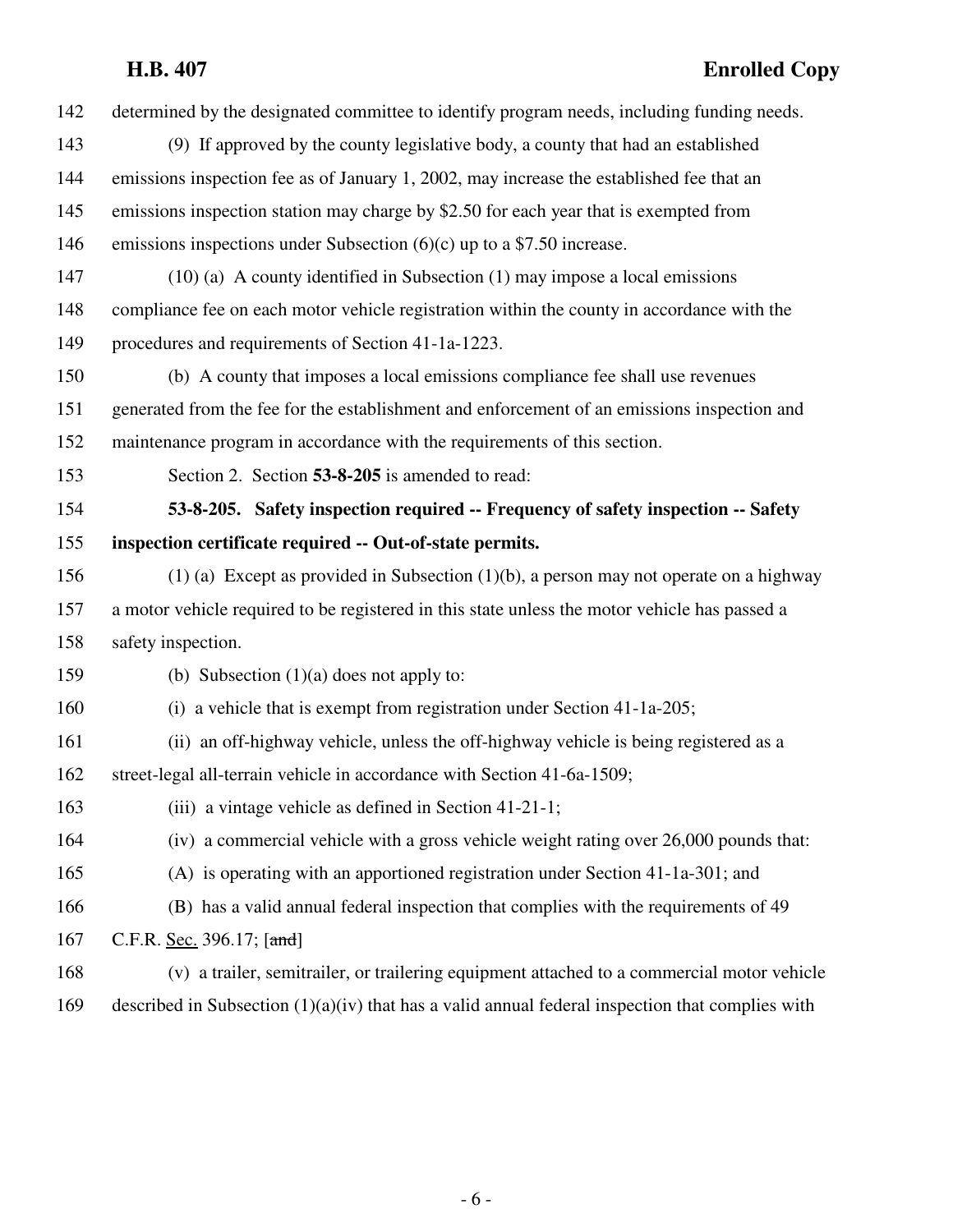| 170 | the requirements of 49 C.F.R. Sec. 396.17[.]; and                                            |
|-----|----------------------------------------------------------------------------------------------|
| 171 | (vi) a motor vehicle that is less than two years old on January 1 based on the age of the    |
| 172 | vehicle as determined by the model year identified by the manufacturer.                      |
| 173 | (2) Except as provided in Subsection (3), the frequency of the safety inspection shall be    |
| 174 | determined based on the age of the vehicle determined by model year and shall:               |
| 175 | (a) be required each year for a vehicle that is eight or more years old on January 1; or     |
| 176 | (b) every two years for each vehicle that is less than eight years old on January 1 as       |
| 177 | follows:                                                                                     |
| 178 | (i) in odd-numbered years for a vehicle with an odd-numbered model year; and                 |
| 179 | (ii) in even-numbered years for a vehicle with an even-numbered model year;                  |
| 180 | (c) be made by a safety inspector certified by the division at a safety inspection station   |
| 181 | authorized by the division;                                                                  |
| 182 | (d) cover an inspection of the motor vehicle mechanism, brakes, and equipment to             |
| 183 | ensure proper adjustment and condition as required by department rules; and                  |
| 184 | (e) include an inspection for the display of license plates in accordance with Section       |
| 185 | $41 - 1a - 404$ .                                                                            |
| 186 | $(3)$ (a) (i) A salvage vehicle as defined in Section 41-1a-1001 is required to pass a       |
| 187 | safety inspection when an application is made for initial registration as a salvage vehicle. |
| 188 | (ii) After initial registration as a salvage vehicle, the frequency of the safety inspection |
| 189 | shall correspond with the model year, as provided in Subsection (2).                         |
| 190 | (b) A motor vehicle with a gross vehicle weight rating of 10,001 pounds or more is           |
| 191 | required to pass a safety inspection annually.                                               |
| 192 | (4) (a) A safety inspection station shall issue two safety inspection certificates to the    |
| 193 | owner of:                                                                                    |
| 194 | (i) each motor vehicle that passes a safety inspection under this section; and               |
| 195 | (ii) a street-legal all-terrain vehicle that meets all the equipment requirements in         |
| 196 | Section 41-6a-1509.                                                                          |
| 197 | (b) A safety inspection station shall use one safety inspection certificate issued under     |